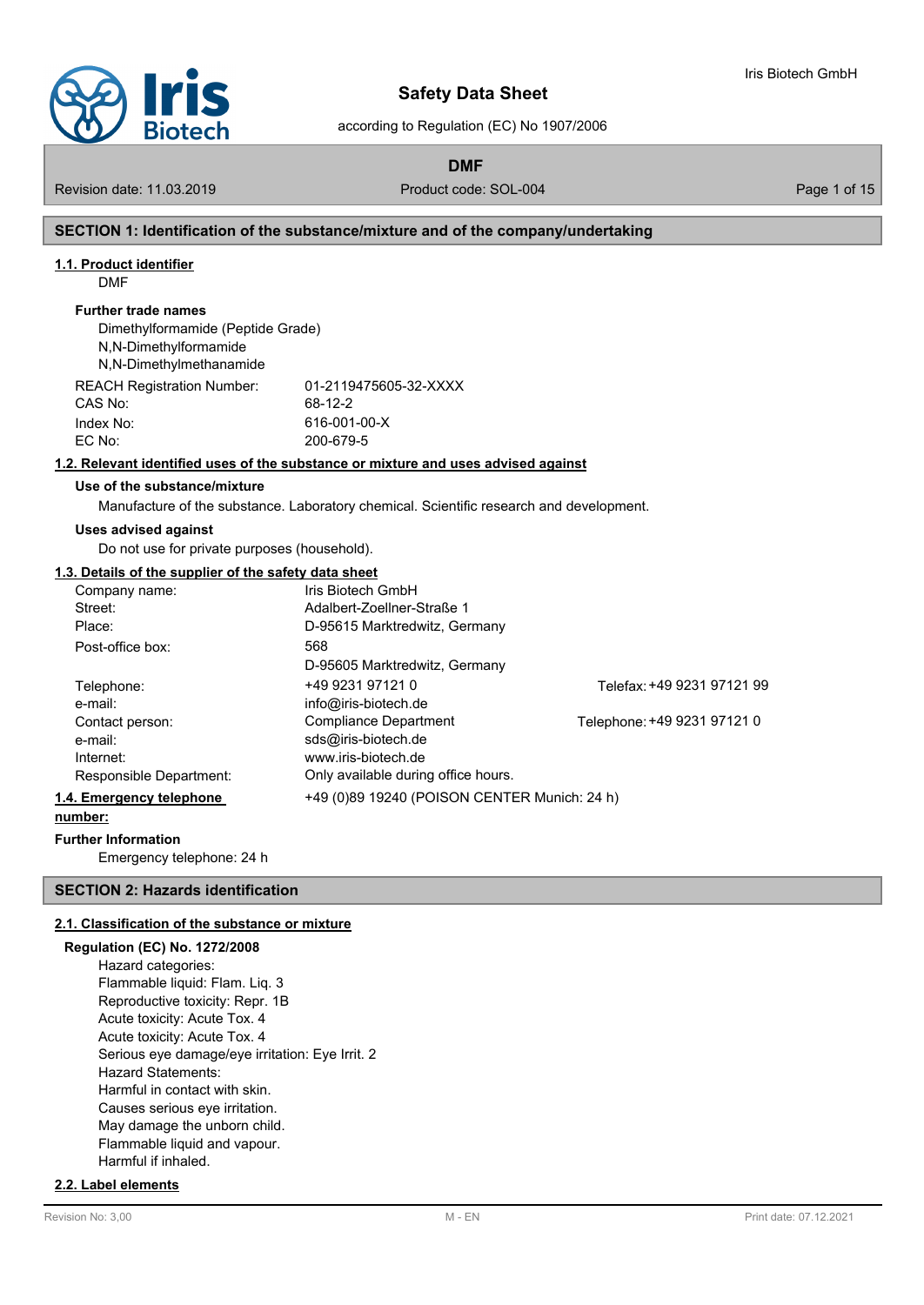

#### according to Regulation (EC) No 1907/2006

# **DMF**

Revision date: 11.03.2019 **Product code: SOL-004** Product code: SOL-004 **Regulation (EC) No. 1272/2008 Signal word:** Danger **Pictograms:** H226 Flammable liquid and vapour. H312+H332 Harmful in contact with skin or if inhaled. H319 Causes serious eye irritation. H360D May damage the unborn child. **Hazard statements** P201 Obtain special instructions before use. P210 Keep away from heat, hot surfaces, sparks, open flames and other ignition sources. No smoking. P280 Wear protective gloves/protective clothing/eye protection/face protection/hearing protection. P308+P313 IF exposed or concerned: Get medical advice/attention. P370+P378 In case of fire: Use Foam to extinguish. P403+P235 Store in a well-ventilated place. Keep cool. **Precautionary statements**

# **Special labelling of certain mixtures**

Restricted to professional users.

# **Additional advice on labelling**

Warning - substance not yet tested completely. for professional use only

## **2.3. Other hazards**

This substance/mixture contains no components considered to be either persistent, bioaccumulative and toxic (PBT), or very persistent and very bioaccumulative (vPvB) at levels of 0.1% or higher.

# **SECTION 3: Composition/information on ingredients**

#### **3.1. Substances**

# **Chemical characterization**

| N,N-Dimethylformamide |             |
|-----------------------|-------------|
| Sum formula:          | C3H7NO      |
| Molecular weight:     | 73,10 g/mol |

#### **Hazardous components**

| <b>CAS No</b> | l Chemical name                                                                             |  |  |  |  |  |
|---------------|---------------------------------------------------------------------------------------------|--|--|--|--|--|
|               | I Index No<br>IEC No<br>IREACH No                                                           |  |  |  |  |  |
|               | <b>IGHS Classification</b>                                                                  |  |  |  |  |  |
| 68-12-2       | N.N-dimethylformamide; dimethyl formamide                                                   |  |  |  |  |  |
|               | l 200-679-5<br>101-2119475605-32-XXXX                                                       |  |  |  |  |  |
|               | Flam. Liq. 3, Repr. 1B, Acute Tox. 4, Acute Tox. 4, Eye Irrit. 2; H226 H360D H332 H312 H319 |  |  |  |  |  |

Full text of H and EUH statements: see section 16.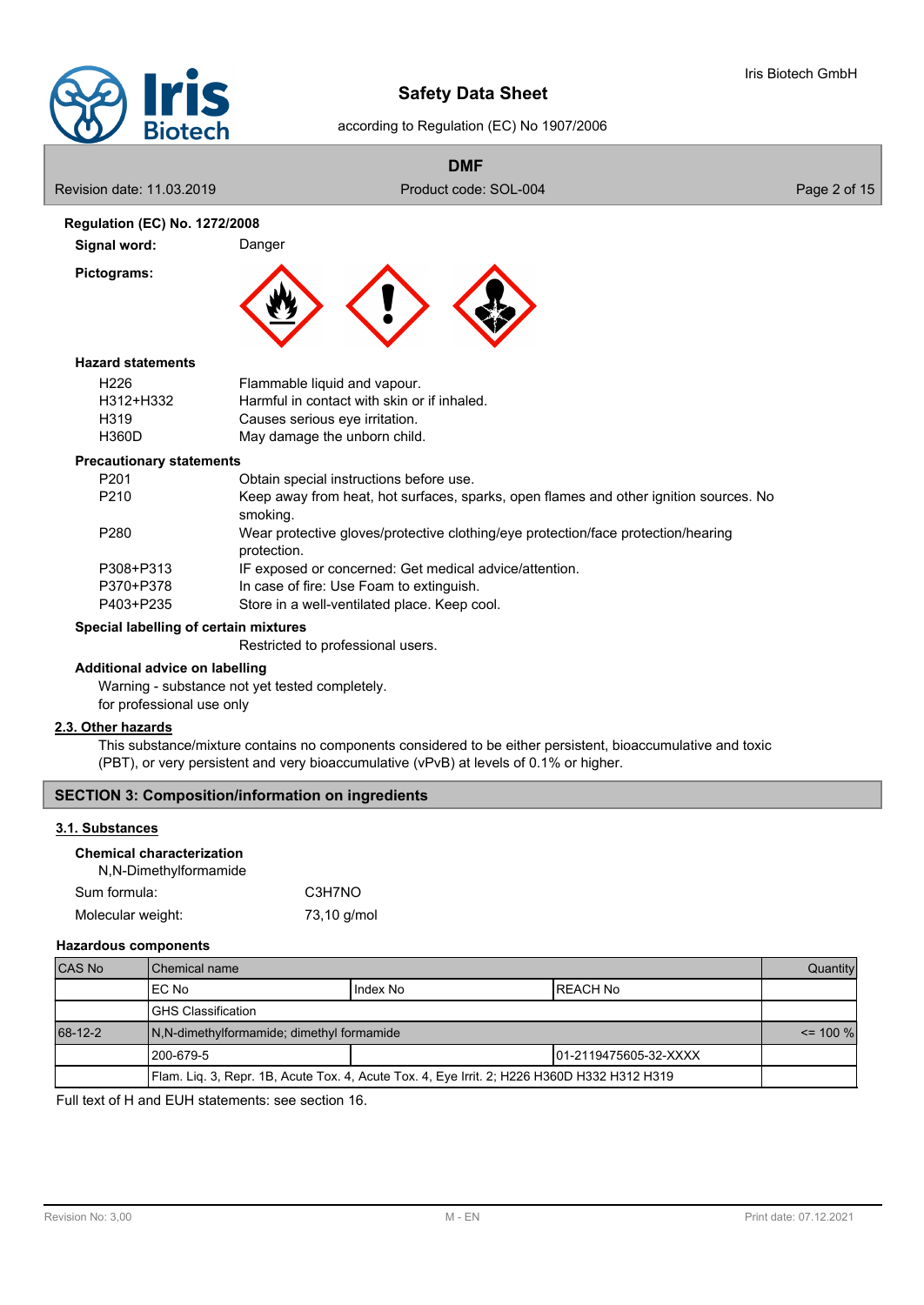according to Regulation (EC) No 1907/2006

**DMF**

Revision date: 11.03.2019 **Product code: SOL-004** Page 3 of 15

#### **Specific Conc. Limits, M-factors and ATE**

| <b>CAS No</b> | IEC No                                                                                                                                              | <b>IChemical name</b>                     | Quantity       |  |  |
|---------------|-----------------------------------------------------------------------------------------------------------------------------------------------------|-------------------------------------------|----------------|--|--|
|               | Specific Conc. Limits, M-factors and ATE                                                                                                            |                                           |                |  |  |
| 68-12-2       | 1200-679-5                                                                                                                                          | N,N-dimethylformamide; dimethyl formamide | $\leq$ 100 % % |  |  |
|               | $\lambda$ inhalation: ATE = 11 mg/l (vapours); inhalation: ATE = 1,5 mg/l (dusts or mists); dermal: LD50<br>$= 1500$ mg/kg; oral: LD50 = 3010 mg/kg |                                           |                |  |  |

# **SECTION 4: First aid measures**

#### **4.1. Description of first aid measures**

#### **General information**

First aider: Pay attention to self-protection! Remove affected person from the danger area and lay down. In case of accident or unwellness, seek medical advice immediately (show directions for use or safety data sheet if possible).

#### **After inhalation**

Provide fresh air. If breathing is irregular or stopped, administer artificial respiration. No mouth-to-mouth or mouth-to-nose resuscitation. Use Ambu bag or ventilator. Call a physician immediately. Remove casualty to fresh air and keep warm and at rest.

In case of irregular breathing or respiratory arrest provide artificial respiration.

In all cases of doubt, or when symptoms persist, seek medical advice.

#### **After contact with skin**

Wash with plenty of water. Immediately remove any contaminated clothing, shoes or stockings. Medical treatment necessary. After contact with skin, wash immediately with plenty of water and soap. Remove contaminated, saturated clothing immediately.

In all cases of doubt, or when symptoms persist, seek medical advice.

## **After contact with eyes**

After contact with the eyes, rinse with water with the eyelids open for a sufficient length of time, then consult an ophthalmologist immediately. In case of contact with eyes, rinse immediately with plenty of flowing water for 10 to 15 minutes holding eyelids apart. Subsequently consult an ophthalmologist.

#### **After ingestion**

Rinse mouth immediately and drink plenty of water. Medical treatment necessary. Rinse mouth thoroughly with water.

Induce vomiting when the affected person is not unconscious.

Never give anything by mouth to an unconscious person or a person with cramps.

In all cases of doubt, or when symptoms persist, seek medical advice.

# **4.2. Most important symptoms and effects, both acute and delayed**

Refer to chapter 11.

**4.3. Indication of any immediate medical attention and special treatment needed**

Treat symptomatically. Treat symptomatically.

#### **SECTION 5: Firefighting measures**

#### **5.1. Extinguishing media**

#### **Suitable extinguishing media**

Water spray jet, Carbon dioxide (CO2), Foam, Extinguishing powder. Water spray. alcohol resistant foam. Dry extinguishing powder. Carbon dioxide (CO2). Sand.

#### **Unsuitable extinguishing media**

High power water jet.

#### **5.2. Special hazards arising from the substance or mixture**

Flammable. Vapours can form explosive mixtures with air. Thermal decomposition can lead to the escape of irritating gases and vapours.

In case of fire may be liberated: Carbon dioxide (CO2). Carbon monoxide (CO). Nitrogen oxides (NOx).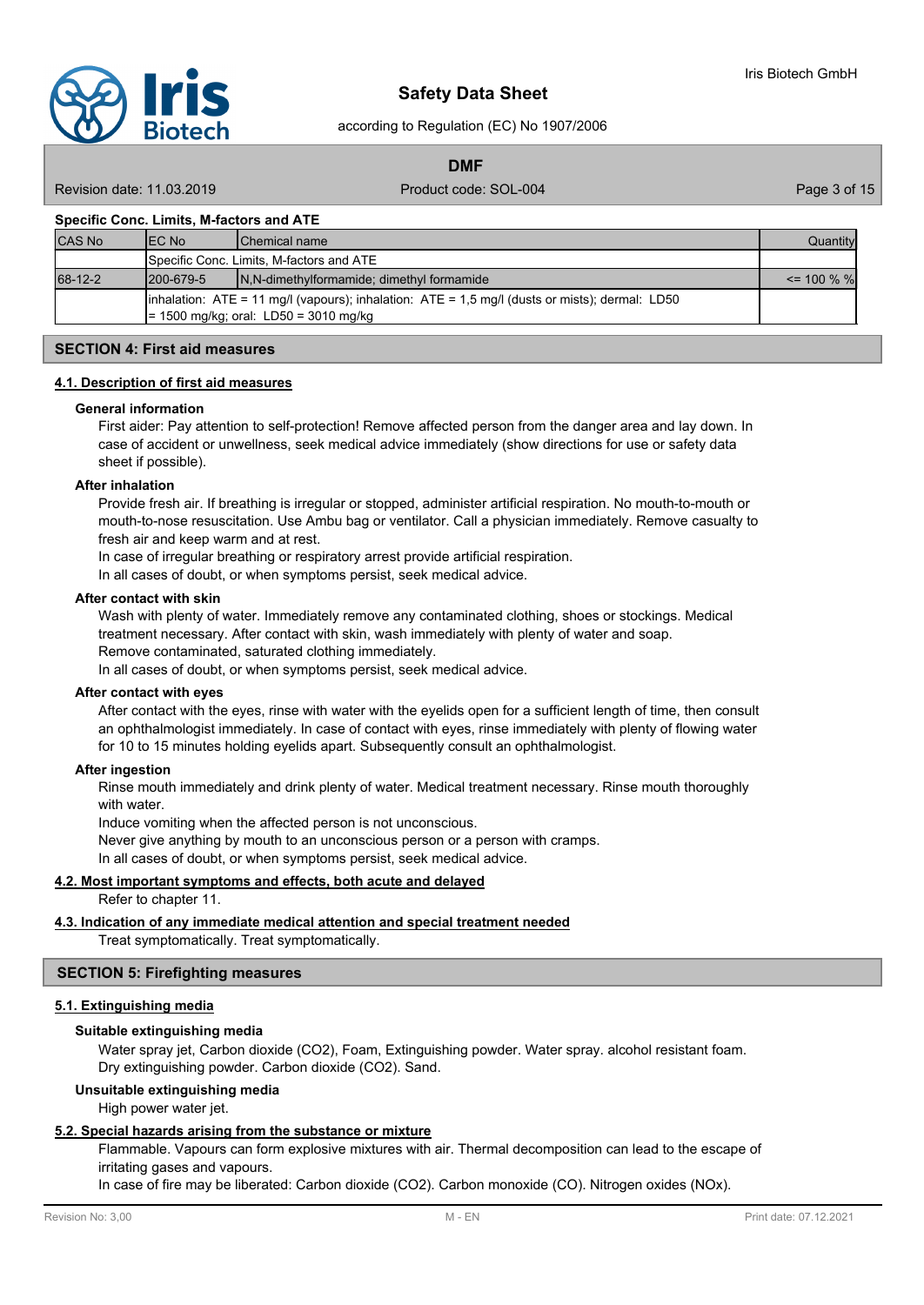

according to Regulation (EC) No 1907/2006

# **DMF**

Revision date: 11.03.2019 **Product code: SOL-004** Page 4 of 15

# **5.3. Advice for firefighters**

Wear a self-contained breathing apparatus and chemical protective clothing. Full protection suit. Use water spray jet to protect personnel and to cool endangered containers.

#### **Additional information**

Use water spray jet to protect personnel and to cool endangered containers. Suppress gases/vapours/mists with water spray jet. Collect contaminated fire extinguishing water separately. Do not allow entering drains or surface water. Usual measures for fire prevention.

#### **SECTION 6: Accidental release measures**

# **6.1. Personal precautions, protective equipment and emergency procedures**

#### **General advice**

Remove all sources of ignition. Provide adequate ventilation. Do not breathe gas/fumes/vapour/spray. Avoid contact with skin, eyes and clothes. Use personal protection equipment. Provide adequate ventilation. Avoid breathing dust/fume/gas/mist/vapours/spray.

Avoid contact with skin, eyes and clothes.

Wear personal protection equipment.

In case of fire: Evacuate area.

#### **6.2. Environmental precautions**

Do not allow uncontrolled discharge of product into the environment. Danger of explosion Do not allow to enter into soil/subsoil.

Do not allow to enter into surface water or drains.

#### **6.3. Methods and material for containment and cleaning up**

#### **Other information**

Absorb with liquid-binding material (sand, diatomaceous earth, acid- or universal binding agents). Treat the recovered material as prescribed in the section on waste disposal. Take up mechanically, placing in appropriate containers for disposal. Avoid dust formation. Clear contaminated areas thoroughly.

#### **6.4. Reference to other sections**

Safe handling: see section 7 Personal protection equipment: see section 8 Disposal: see section 13 Treat the recovered material as prescribed in the section on waste disposal.

## **SECTION 7: Handling and storage**

## **7.1. Precautions for safe handling**

#### **Advice on safe handling**

If handled uncovered, arrangements with local exhaust ventilation have to be used. Do not breathe gas/fumes/vapour/spray. Keep away from sources of ignition - No smoking. In use may form flammable/explosive vapour-air mixture. Provide adequate ventilation. Avoid breathing dust/fume/gas/mist/vapours/spray.

Avoid contact with skin, eyes and clothes.

# **Advice on protection against fire and explosion**

Keep away from sources of ignition - No smoking. Take precautionary measures against static discharges. Vapours can form explosive mixtures with air. Usual measures for fire prevention. Do not spray on naked flames or any incandescent material. Take precautionary measures against static discharges.

## **Advice on general occupational hygiene**

Remove contaminated, saturated clothing immediately. Draw up and observe skin protection programme. Wash hands and face before breaks and after work and take a shower if necessary. When using do not eat or drink. Avoid contact with skin, eyes and clothes. Provide adequate ventilation.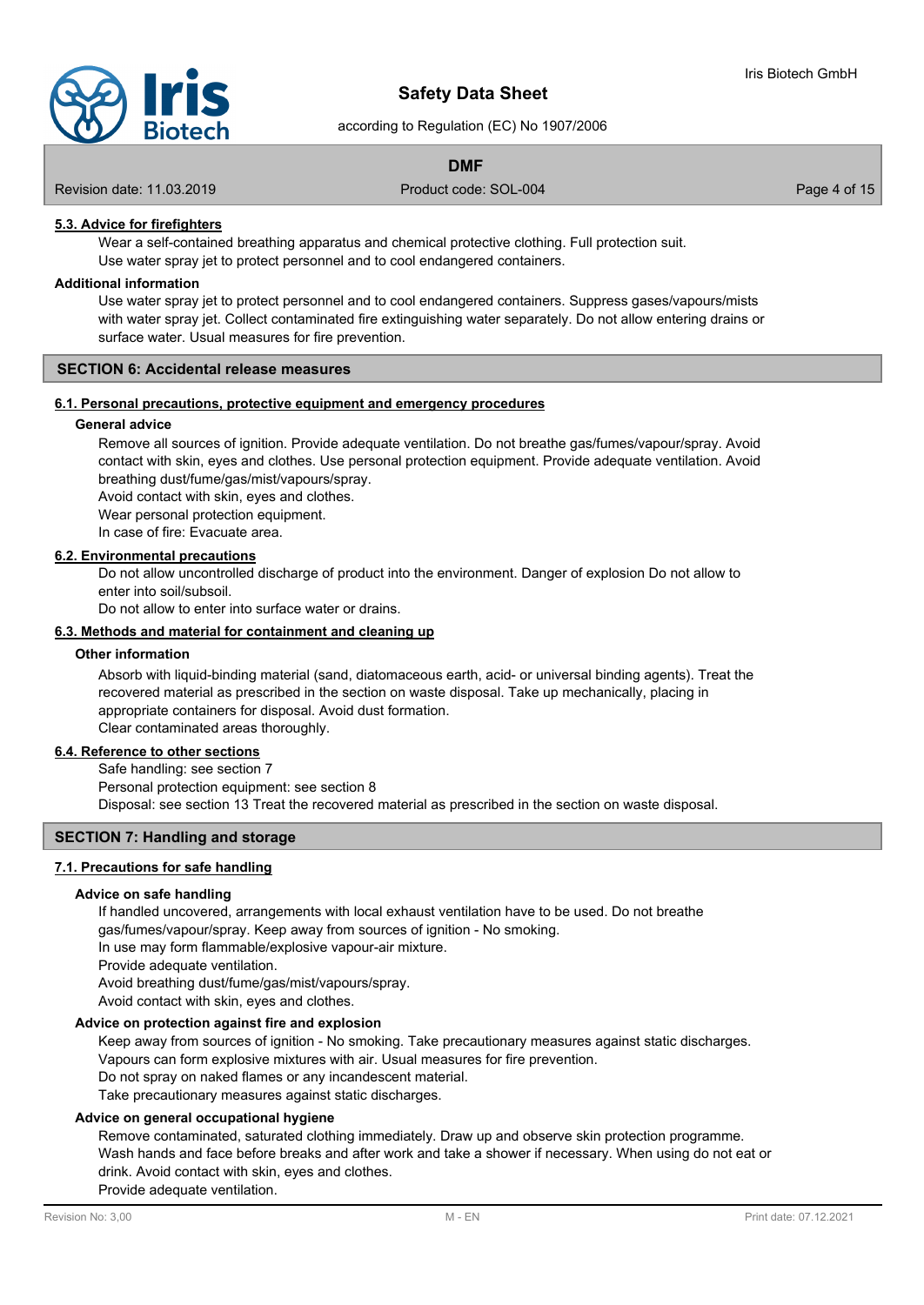

according to Regulation (EC) No 1907/2006

# **DMF**

Revision date: 11.03.2019 **Product code: SOL-004** Page 5 of 15

When using do not eat, drink or smoke. Wash hands before breaks and after work. Protective clothing !!

# **7.2. Conditions for safe storage, including any incompatibilities**

## **Requirements for storage rooms and vessels**

Keep container tightly closed. Keep locked up. Store in a place accessible by authorized persons only. Provide adequate ventilation as well as local exhaustion at critical locations. Keep in a cool, well-ventilated place. Keep away from heat, hot surfaces, sparks, open flames and other ignition sources. No smoking. Keep container tightly closed in a cool, well-ventilated place. Handle and store contents under inert gas. Protect from moisture. Protect from direct sunlight.

Containers which are opened carefully and kept upright to prevent leakage. storage temperature: at room temperature

**Hints on joint storage**

Do not store together with: Oxidizing agent. Pyrophoric or self-heating substances.

# **7.3. Specific end use(s)**

Apart from the uses mentioned in section 1.2 no other specific uses are stipulated.

# **SECTION 8: Exposure controls/personal protection**

#### **8.1. Control parameters**

#### **Occupational exposure limit values**

| l CAS No  | Name of agent           | ppm | mg/m <sup>3</sup> | fib/cm <sup>3</sup> | Category      | Origin |
|-----------|-------------------------|-----|-------------------|---------------------|---------------|--------|
| $68-12-2$ | IN, N-Dimethylformamide |     | 15I               |                     | TWA (8 h)     |        |
|           |                         | 10  | 30 <sup>l</sup>   |                     | STEL (15 min) |        |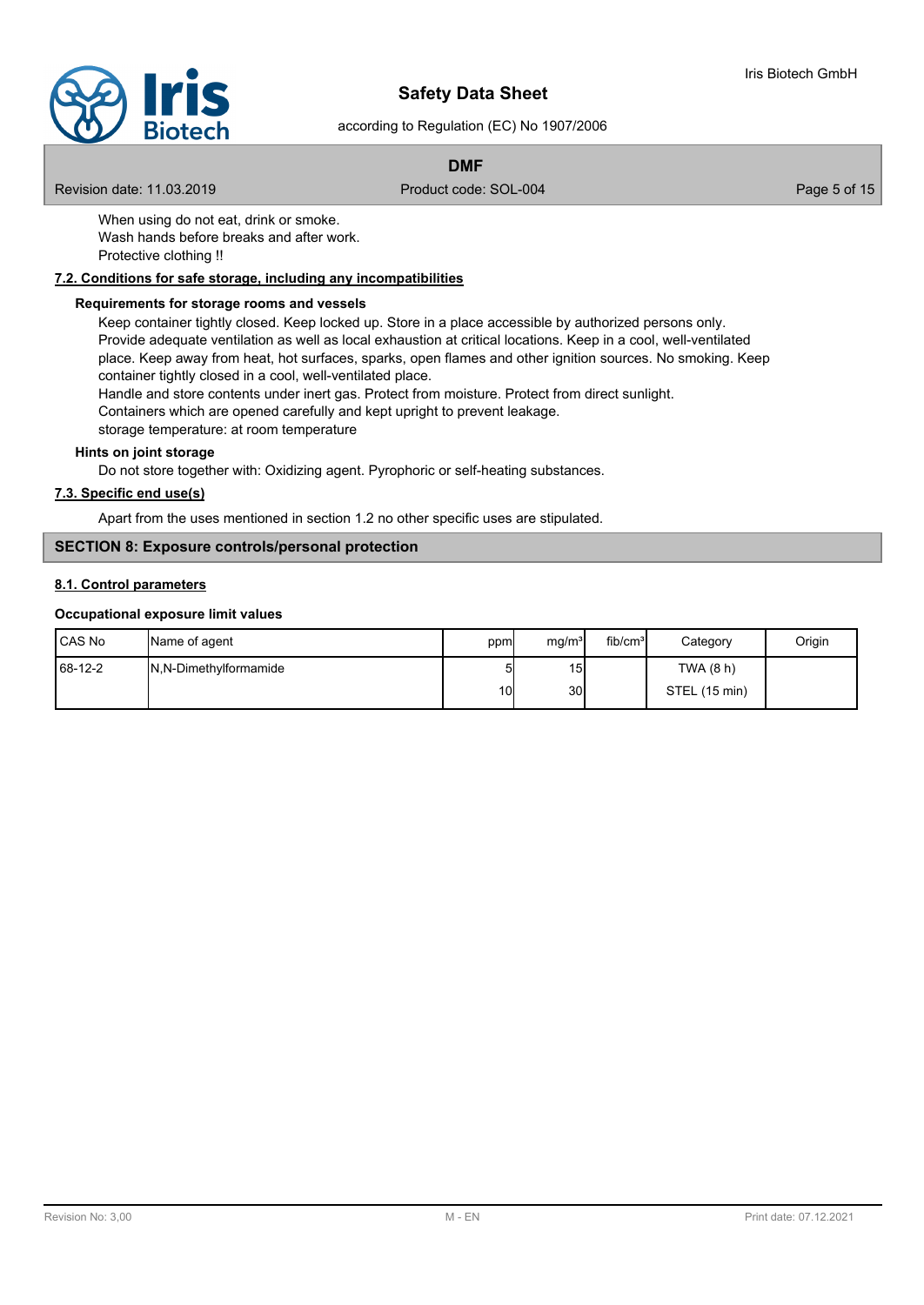

according to Regulation (EC) No 1907/2006

**DMF**

Revision date: 11.03.2019 **Product code: SOL-004** Product code: SOL-004

## **DNEL/DMEL values**

| CAS No                   | Name of agent                             |                   |          |                      |  |  |  |  |  |
|--------------------------|-------------------------------------------|-------------------|----------|----------------------|--|--|--|--|--|
| DNEL type                | Exposure route                            |                   | Effect   | Value                |  |  |  |  |  |
| 68-12-2                  | N,N-dimethylformamide; dimethyl formamide |                   |          |                      |  |  |  |  |  |
| Worker DNEL, long-term   |                                           | linhalation       | systemic | 15 mg/ $m3$          |  |  |  |  |  |
| Worker DNEL, acute       |                                           | <i>inhalation</i> | systemic | 30 mg/m <sup>3</sup> |  |  |  |  |  |
| Worker DNEL, long-term   |                                           | linhalation       | local    | 15 mg/ $m3$          |  |  |  |  |  |
| Worker DNEL, acute       |                                           | <i>inhalation</i> | local    | $30 \text{ mg/m}^3$  |  |  |  |  |  |
| Worker DNEL, long-term   |                                           | dermal            | systemic | 3,31 mg/kg<br>bw/day |  |  |  |  |  |
| Worker DNEL, acute       |                                           | dermal            | systemic | 26,3 mg/kg<br>bw/day |  |  |  |  |  |
| Consumer DNEL, long-term |                                           | linhalation       | systemic | $15 \text{ mg/m}^3$  |  |  |  |  |  |
| Consumer DNEL, acute     |                                           | linhalation       | systemic | $30 \text{ mg/m}^3$  |  |  |  |  |  |
| Consumer DNEL, long-term |                                           | linhalation       | local    | $15 \text{ mg/m}^3$  |  |  |  |  |  |
| Consumer DNEL, acute     |                                           | linhalation       | local    | 30 mg/m <sup>3</sup> |  |  |  |  |  |
| Consumer DNEL, long-term |                                           | Idermal           | systemic | 1,98 mg/kg<br>bw/day |  |  |  |  |  |
| Consumer DNEL, acute     |                                           | Idermal           | systemic | 15,8 mg/kg<br>bw/day |  |  |  |  |  |
| Consumer DNEL, long-term |                                           | loral             | systemic | 1,98 mg/kg<br>bw/day |  |  |  |  |  |
| Consumer DNEL, acute     |                                           | loral             | systemic | 5,94 mg/kg<br>bw/day |  |  |  |  |  |

# **PNEC values**

| <b>CAS No</b>                                    | Name of agent                              |             |  |  |  |
|--------------------------------------------------|--------------------------------------------|-------------|--|--|--|
|                                                  | Environmental compartment<br>Value         |             |  |  |  |
| 68-12-2                                          | N, N-dimethylformamide; dimethyl formamide |             |  |  |  |
| 30 mg/l<br>Freshwater                            |                                            |             |  |  |  |
| Freshwater (intermittent releases)               | 30 mg/l                                    |             |  |  |  |
| Marine water                                     |                                            | $3$ mg/l    |  |  |  |
| Freshwater sediment                              | 115,18 mg/kg                               |             |  |  |  |
| Marine sediment                                  |                                            | 11,52 mg/kg |  |  |  |
| Micro-organisms in sewage treatment plants (STP) |                                            | $123$ mg/l  |  |  |  |
| Soil                                             |                                            | 56,97 mg/kg |  |  |  |

## **8.2. Exposure controls**



#### **Appropriate engineering controls**

If handled uncovered, arrangements with local exhaust ventilation have to be used. Do not breathe gas/fumes/vapour/spray. The receiver of our product is singularly responsible for adhering to existing laws and regulations.

# **Individual protection measures, such as personal protective equipment**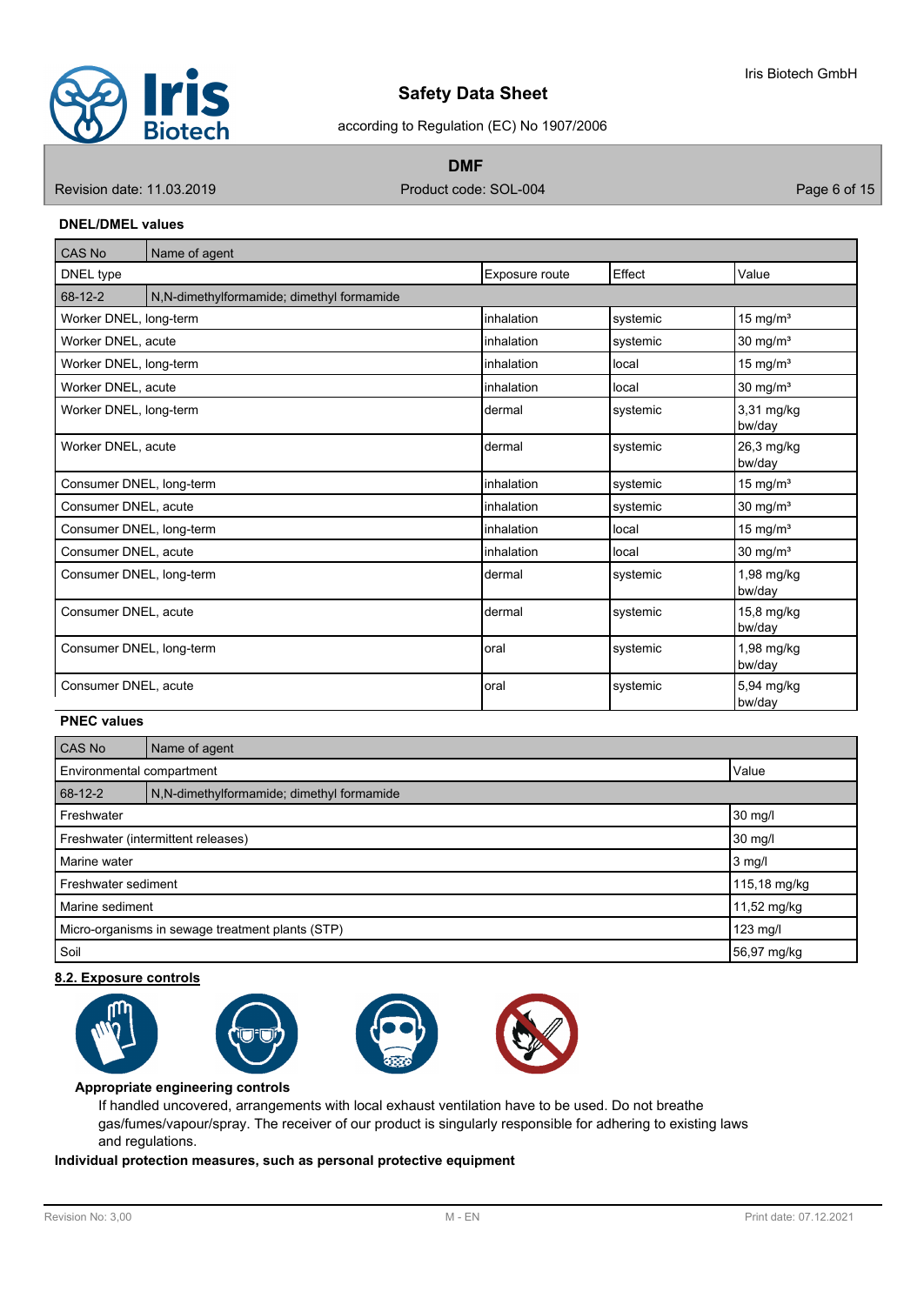

according to Regulation (EC) No 1907/2006

# **DMF**

Revision date: 11.03.2019 **Product code: SOL-004** Page 7 of 15

# **Eye/face protection**

Suitable eye protection: goggles. Wear eye/face protection.

#### **Hand protection**

When handling with chemical substances, protective gloves must be worn with the CE-label including the four control digits. The quality of the protective gloves resistant to chemicals must be chosen as a function of the specific working place concentration and quantity of hazardous substances. For special purposes, it is recommended to check the resistance to chemicals of the protective gloves mentioned above together with the supplier of these gloves. Wear suitable gloves.

The quality of the protective gloves resistant to chemicals must be chosen as a function of the specific working place concentration and quantity of hazardous substances.

For special purposes, it is recommended to check the resistance to chemicals of the protective gloves mentioned above together with the supplier of these gloves.

#### **Skin protection**

Wear suitable protective clothing. Wear suitable protective clothing.

#### **Respiratory protection**

In case of inadequate ventilation wear respiratory protection. If technical exhaust or ventilation measures are not possible or insufficient, respiratory protection must be worn.

#### **Environmental exposure controls**

Do not allow to enter into surface water or drains. Avoid release to the environment.

## **SECTION 9: Physical and chemical properties**

# **9.1. Information on basic physical and chemical properties**

| Physical state:                                              | .<br>liquid                        |                    |
|--------------------------------------------------------------|------------------------------------|--------------------|
| Colour:                                                      | colourless                         |                    |
| Odour:                                                       | Amines; Odour threshold: 0,329 ppm |                    |
|                                                              |                                    | <b>Test method</b> |
| Changes in the physical state                                |                                    |                    |
| Melting point/freezing point:                                | $-61 °C$                           |                    |
| Boiling point or initial boiling point and<br>boiling range: | 153 °C                             |                    |
| Pour point:                                                  | No data available                  |                    |
| Flash point:                                                 | 58 °C                              |                    |
| <b>Flammability</b>                                          |                                    |                    |
| Solid/liquid:                                                | not applicable                     |                    |
| Gas:                                                         | not applicable                     |                    |
| <b>Explosive properties</b><br>Not classified as explosive.  |                                    |                    |
| Lower explosion limits:                                      | 2,2 vol. %                         |                    |
| Upper explosion limits:                                      | 16 vol. %                          |                    |
| Auto-ignition temperature:                                   | 440 °C                             |                    |
| <b>Self-ignition temperature</b>                             |                                    |                    |
| Solid:                                                       | not applicable                     |                    |
| Gas:                                                         | not applicable                     |                    |
| Decomposition temperature:                                   | not determined                     |                    |
| pH-Value (at 20 °C):                                         | 7                                  | 200 g/l            |
| Viscosity / dynamic:<br>(at 20 $°C$ )                        | $0,802$ mPa $\cdot$ s              |                    |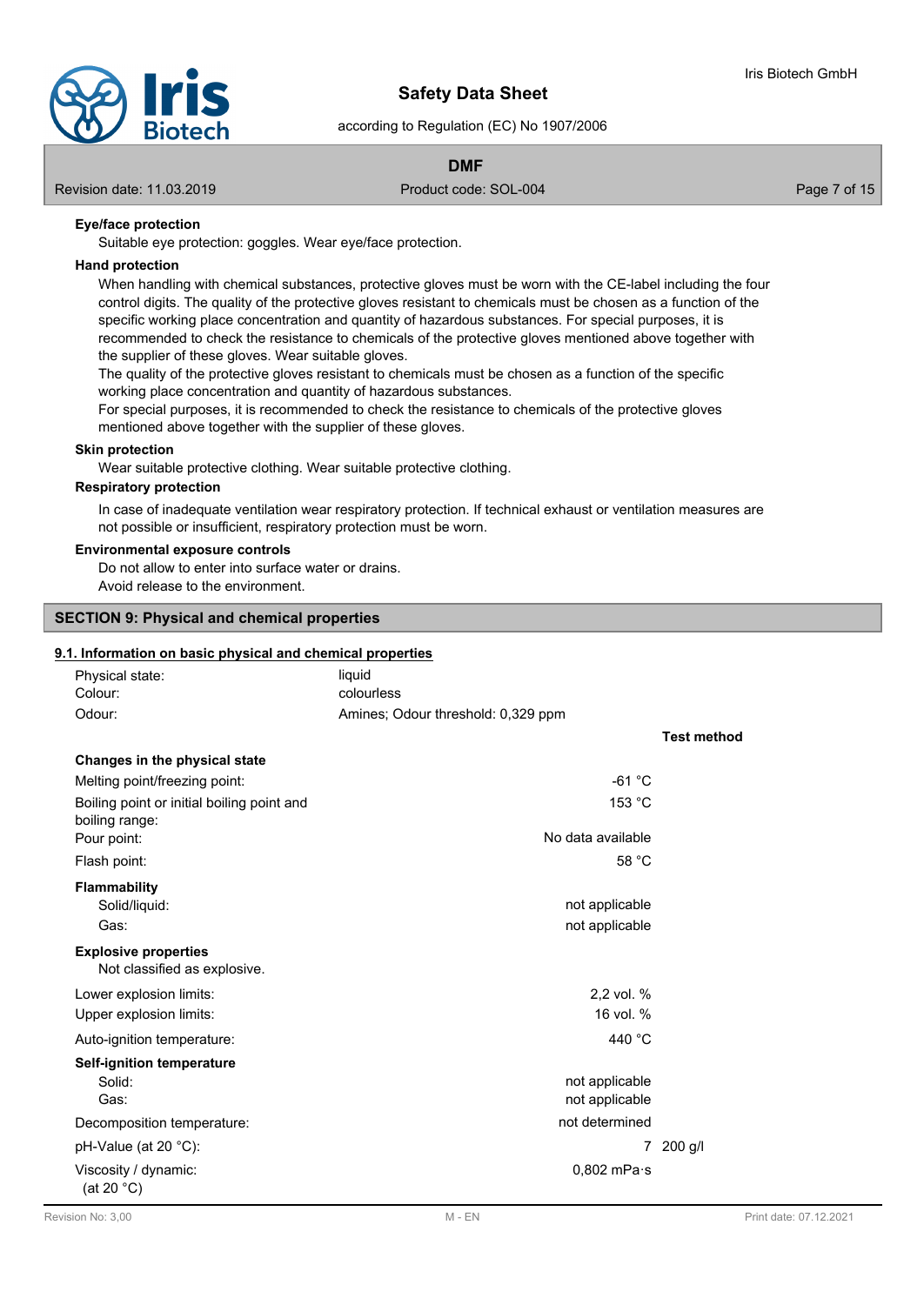

|                                                    | <b>DMF</b>               |              |
|----------------------------------------------------|--------------------------|--------------|
| Revision date: 11.03.2019                          | Product code: SOL-004    | Page 8 of 15 |
| Water solubility:                                  | completely miscible      |              |
| Solubility in other solvents<br>not determined     |                          |              |
| Partition coefficient n-octanol/water:             | log Pow: -1,01           |              |
| Vapour pressure:<br>(at 20 $°C$ )                  | 3,60 hPa                 |              |
| Vapour pressure:<br>(at 25 $^{\circ}$ C)           | 5,16 hPa                 |              |
| Density:                                           | $0,95$ g/cm <sup>3</sup> |              |
| Relative vapour density:                           | $2,52$ (Air = 1)         |              |
| 9.2. Other information                             |                          |              |
| Information with regard to physical hazard classes |                          |              |
| Sustaining combustion:                             | Sustaining combustion    |              |
| Oxidizing properties                               |                          |              |
| No data available                                  |                          |              |
| Other safety characteristics                       |                          |              |
| Solid content:                                     | not determined           |              |
| Evaporation rate:                                  | not determined           |              |
| <b>Further Information</b>                         |                          |              |

#### **SECTION 10: Stability and reactivity**

#### **10.1. Reactivity**

Flammable. No data available

# **10.2. Chemical stability**

Stable under recommended storage conditions.

# **10.3. Possibility of hazardous reactions**

No data available

## **10.4. Conditions to avoid**

Keep away from sources of heat (e.g. hot surfaces), sparks and open flames. Vapours can form explosive mixtures with air. Protect from moisture.

Keep away from heat.

Keep away from heat/sparks/open flames/hot surfaces. - No smoking. Protect from direct sunlight.

#### **10.5. Incompatible materials**

Oxidizing agents, strong. Alkali (lye), concentrated

# **10.6. Hazardous decomposition products**

Thermal decomposition can lead to the escape of irritating gases and vapours. In case of fire may be liberated: Carbon dioxide (CO2). Carbon monoxide (CO). Nitrogen oxides (NOx).

#### **Further information**

In case of fire: See chapter 5.

# **SECTION 11: Toxicological information**

#### **11.1. Information on hazard classes as defined in Regulation (EC) No 1272/2008**

#### **Toxicocinetics, metabolism and distribution**

No data available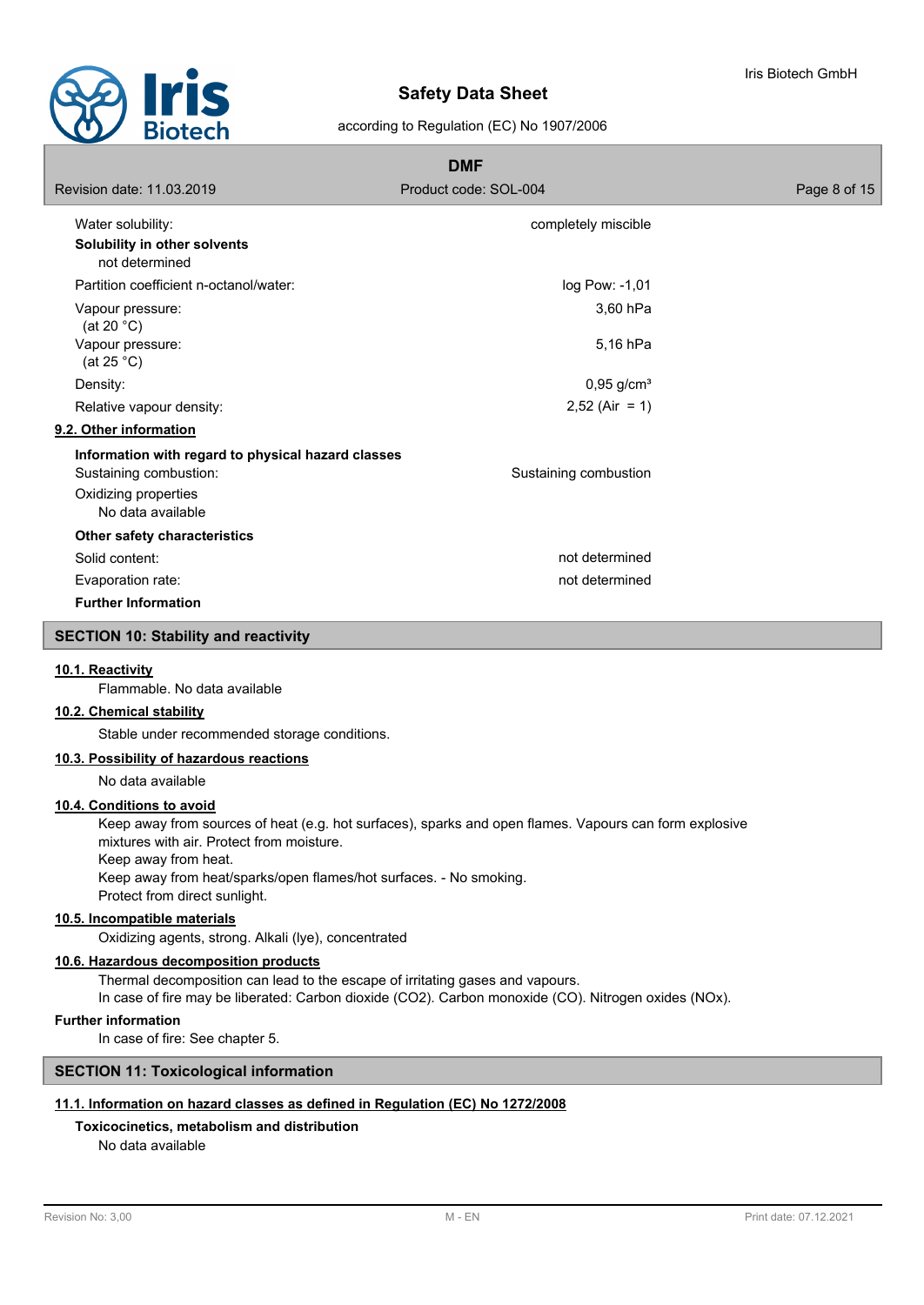

according to Regulation (EC) No 1907/2006

**DMF**

Revision date: 11.03.2019 **Product code: SOL-004** Page 9 of 15

**Acute toxicity**

Harmful in contact with skin.

Harmful if inhaled.

| CAS No  | Chemical name                             |               |                    |         |                                                         |                             |  |  |  |
|---------|-------------------------------------------|---------------|--------------------|---------|---------------------------------------------------------|-----------------------------|--|--|--|
|         | Exposure route                            | <b>IDose</b>  |                    | Species | Source                                                  | Method                      |  |  |  |
| 68-12-2 | N,N-dimethylformamide; dimethyl formamide |               |                    |         |                                                         |                             |  |  |  |
|         | oral                                      | LD50<br>mg/kg | 3010               | Rat     | lalso cited in OECD<br><b>ISIDS</b><br>Dimethylformamid | <b>BASF</b> internal method |  |  |  |
|         | dermal                                    | LD50<br>mg/kg | 1500               | Rabbit  |                                                         |                             |  |  |  |
|         | inhalation vapour                         | <b>ATE</b>    | 11 mg/l            |         |                                                         |                             |  |  |  |
|         | inhalation aerosol                        | <b>ATE</b>    | $1,5 \text{ mg/l}$ |         |                                                         |                             |  |  |  |

## **Irritation and corrosivity**

Causes serious eye irritation. Skin corrosion/irritation: Based on available data, the classification criteria are not met. Skin corrosion/irritation: skin contact. - Practical experience/human evidence Mild skin irritation

Serious eye damage/eye irritation: Eye contact - Rabbit Result mild eye irritation

# **Sensitising effects**

Based on available data, the classification criteria are not met. Respiratory or skin sensitisation - Guinea-pig. Result: negative

Respiratory or skin sensitisation - Mouse. Result: negative Methode: OECD 406

## **Carcinogenic/mutagenic/toxic effects for reproduction**

May damage the unborn child. (N,N-dimethylformamide; dimethyl formamide) Germ cell mutagenicity: Based on available data, the classification criteria are not met. Carcinogenicity: Based on available data, the classification criteria are not met. Germ cell mutagenicity: Ames test negative. Salmonella typhimurium Result: negative OECD 471 (Ames test) (ECHA)

In vitro mutagenicity: Mouse - male - Medulla ossium Result: negative (ECHA)

IARC: 2A - This product is a constituent or incorporates one that, by virtue of its IARC, OSHA, ACGIH, NTP or EPA classification is likely to be carcinogenic. Possible human carcinogen (N,N-Dimethylformamide)

Developmental toxicity/teratogenicity : May cause harm to the unborn child.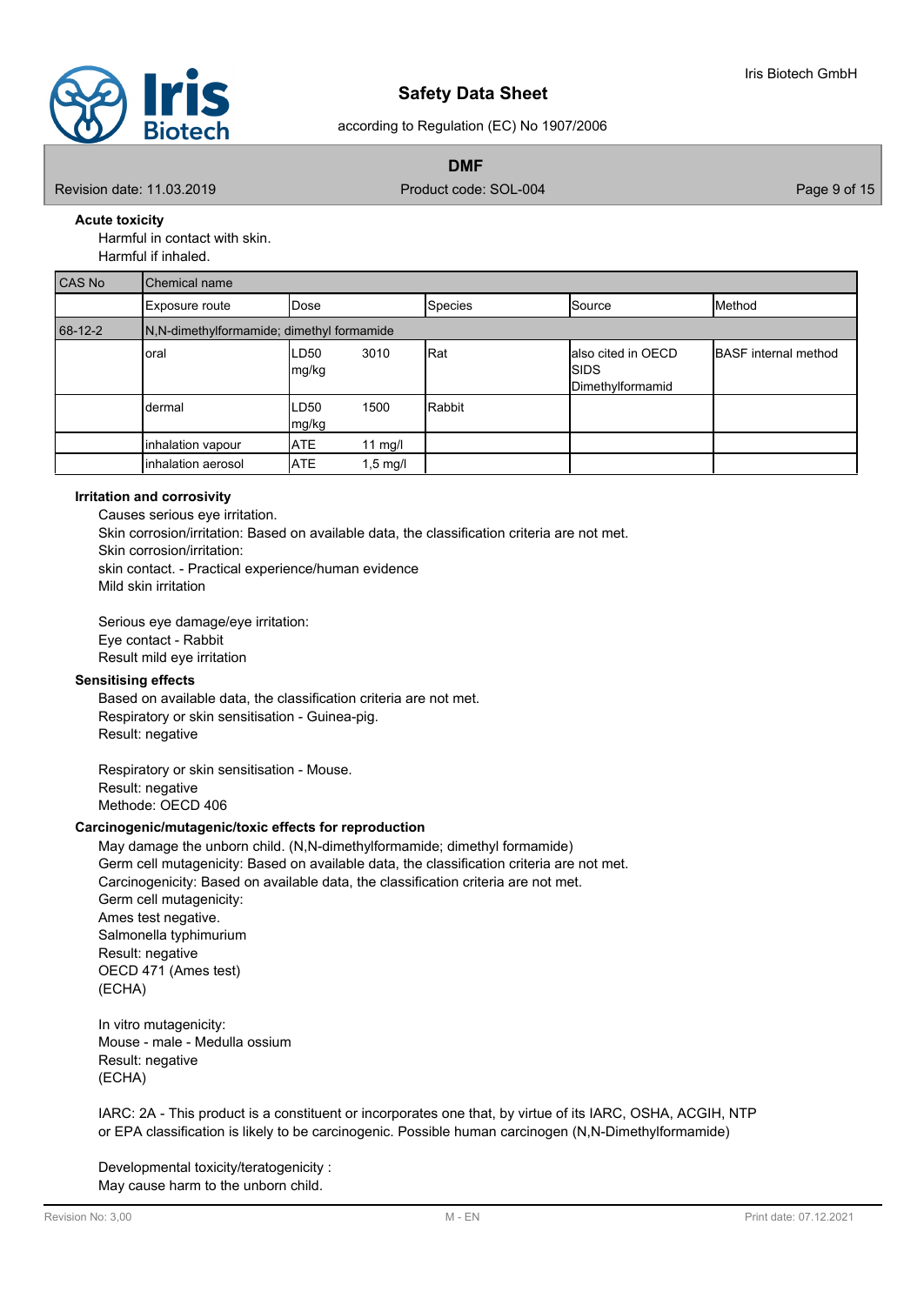



according to Regulation (EC) No 1907/2006

# **DMF**

Revision date: 11.03.2019 **Product code: SOL-004** Product code: SOL-004 Page 10 of 15

# **STOT-single exposure**

Based on available data, the classification criteria are not met.

# **STOT-repeated exposure**

Based on available data, the classification criteria are not met.

# **Aspiration hazard**

Based on available data, the classification criteria are not met.

#### **Specific effects in experiment on an animal**

Repeated dose toxicity:: Rat - male + female - oral - 28 d: NOAEL: 238 mg/kg - LOAEL: 475 mg/kg - OECD 407 - Subacute oral toxicity

#### **Additional information on tests**

Special hazards arising from the substance or mixture. Classification according to Regulation (EC) No 1272/2008 [CLP]: health hazard properties. Repeated dose toxicity: Rat, male/ female oral 28 d

NOAEL: 238 mg/kg LOAEL: 475 mg/kg OECD 407 Subacute oral toxicity

#### **Practical experience**

No data available

#### **11.2. Information on other hazards**

## **Other information**

After absorption: Headache. Dizziness. Dizziness Possible effects: liver damage, kidney damage

#### **Further information**

RTECS: LQ2100000

Caution! To the best of our knowledge the toxicological properties of this material have not been thoroughly investigated.

Special precautions for user

# **SECTION 12: Ecological information**

#### **12.1. Toxicity**

The product is not: Ecotoxic.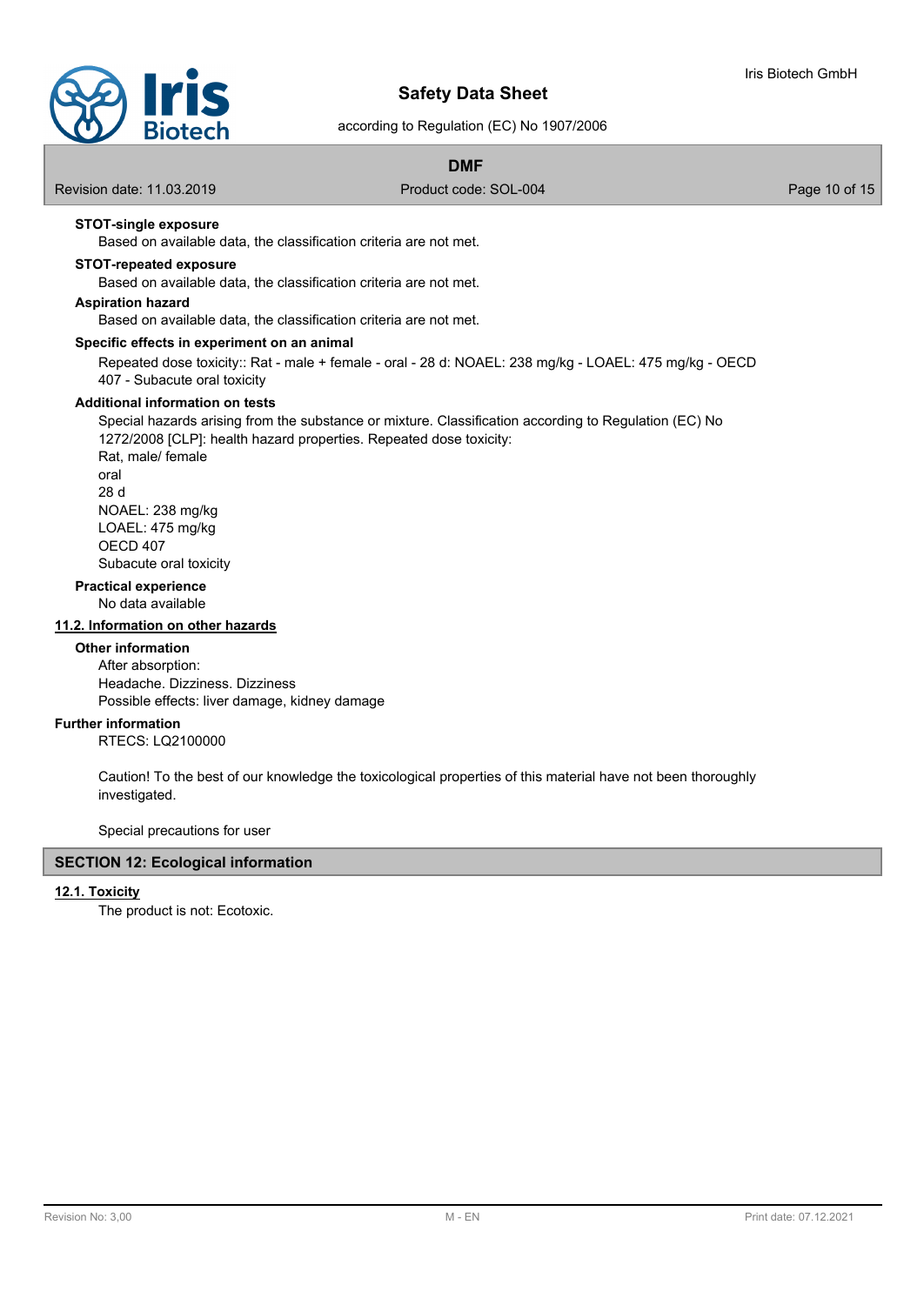

#### according to Regulation (EC) No 1907/2006

**DMF**

Revision date: 11.03.2019 Product code: SOL-004 Product code: SOL-004 Page 11 of 15

| <b>CAS No</b> | <b>Chemical name</b>                      |                           |          |  |                                         |                                                  |                                                 |  |
|---------------|-------------------------------------------|---------------------------|----------|--|-----------------------------------------|--------------------------------------------------|-------------------------------------------------|--|
|               | Aquatic toxicity                          | Dose                      |          |  | $[h]   [d]$ Species                     | <b>Source</b>                                    | Method                                          |  |
| 68-12-2       | N.N-dimethylformamide; dimethyl formamide |                           |          |  |                                         |                                                  |                                                 |  |
|               | Acute fish toxicity                       | <b>LC50</b><br>mg/l       | 7100     |  | 96 h Lepomis macrochirus                | Bull, Environ.<br>IContam. Toxicol.<br>37, 615-  | lother: US EPA<br> quideline<br>660/3-75-009    |  |
|               | Acute algae toxicity                      | ErC <sub>50</sub><br>mg/l | >1000    |  | 72 hIDesmodesmus<br>subspicatus         | Study report<br>(1988)                           | lother: DIN 38412.<br>part 9,<br>"Determination |  |
|               | Acute crustacea<br>toxicity               | EC50<br>mg/l              | 13100    |  | 48 h Daphnia magna                      | Other company<br><b>data (2008)</b>              | <b>OECD Guideline</b><br>202                    |  |
|               | Algae toxicity                            | <b>NOEC</b>               | 940 mg/l |  | 14 dlPseudokirchneriella<br>subcapitata | Bull, Environ.<br>IContam. Toxicol.<br> 31, 98-1 | other:<br>EPA-600/9-78-01<br>8                  |  |
|               | Crustacea toxicity                        | <b>NOEC</b><br>mg/l       | 1500     |  | 21 d Daphnia magna                      | ASTM Spec.<br>Tech. Publ. 854,<br>87-103. (198   | Semi-Static<br>toxicity test                    |  |

# **12.2. Persistence and degradability**

Biological degradation: 100 %; 21 d; aerob OECD 301E/ EEC 92/69/V, C.4-B Readily biodegradable (according to OECD criteria).

Biochemical oxygen demand 900 mg/g (5 d)

Theoretical oxygen demand (ThOD): 1.863 mg/g

# **12.3. Bioaccumulative potential**

No indication of bioaccumulation potential.

Bioconcentration factor (BCF): 0,3 - 1,2 Cyprinus carpio (Common Carp); 56 d OECD 305C Does not significantly accumulate in organisms.

#### **Partition coefficient n-octanol/water**

| <b>CAS No</b>       | <b>Chemical in</b><br>I name                    | Log Pow<br>.  |
|---------------------|-------------------------------------------------|---------------|
| 68-12-2<br>$12 - 2$ | IN, N-dimethylformamide<br>∵ dimethyl formamide | $\sim$<br>τ,υ |

# **BCF**

| <b>ICAS No</b> | <b>IChemical name</b>                                  | <b>BCF</b>  | <b>S</b> pecies | ISource                     |
|----------------|--------------------------------------------------------|-------------|-----------------|-----------------------------|
| 68-12-2        | IN, N-dimethylformamide; dimethyl<br><b>Iformamide</b> | $0.3 - 1.2$ | Cyprinus carpio | <b>Uapan Chemical Indus</b> |

# **12.4. Mobility in soil**

No data available

## **12.5. Results of PBT and vPvB assessment**

This substance/mixture contains no components considered to be either persistent, bioaccumulative and toxic (PBT), or very persistent and very bioaccumulative (vPvB) at levels of 0.1% or higher.

# **12.7. Other adverse effects**

Chemical stability in Water: ca. 50 d Solvent: Water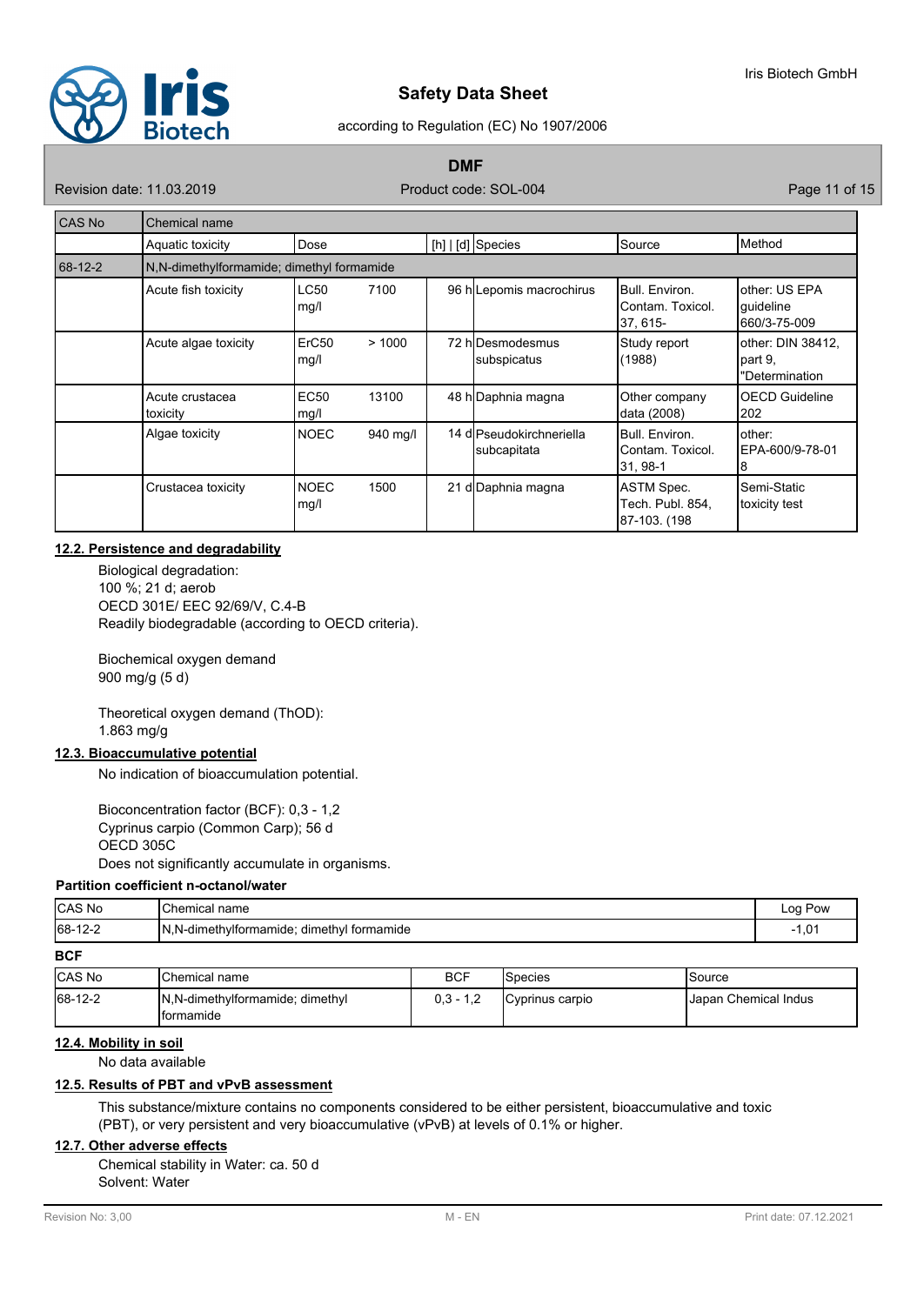

according to Regulation (EC) No 1907/2006

## **DMF**

Revision date: 11.03.2019 **Product code: SOL-004** Product code: SOL-004 Page 12 of 15

Reaction with Hydroxylradikalen (calculated.) (Lit.)

# **Further information**

Do not allow to enter into surface water or drains. Do not allow to enter into soil/subsoil. Discharge into the environment must be avoided.

Warning - substance not yet tested completely.

# **SECTION 13: Disposal considerations**

# **13.1. Waste treatment methods**

#### **Disposal recommendations**

Do not allow to enter into surface water or drains. Do not allow to enter into soil/subsoil. Dispose of waste according to applicable legislation. Dispose of waste according to applicable legislation. Consult the appropriate local waste disposal expert about waste disposal.

#### **Contaminated packaging**

This material and its container must be disposed of as hazardous waste. Handle contaminated packages in the same way as the substance itself. Handle contaminated packages in the same way as the substance itself.

# **SECTION 14: Transport information**

#### **Land transport (ADR/RID)**

| 14.1. UN number or ID number:                 | <b>UN 2265</b>        |  |  |
|-----------------------------------------------|-----------------------|--|--|
| 14.2. UN proper shipping name:                | N,N-DIMETHYLFORMAMIDE |  |  |
| 14.3. Transport hazard class(es):             | 3                     |  |  |
| 14.4. Packing group:                          | Ш                     |  |  |
| Hazard label:                                 | 3                     |  |  |
|                                               |                       |  |  |
|                                               |                       |  |  |
| Classification code:                          | F <sub>1</sub>        |  |  |
| Limited quantity:                             | 5L                    |  |  |
| Transport category:                           | 3                     |  |  |
| Hazard No:                                    | 30                    |  |  |
| Tunnel restriction code:                      | D/E                   |  |  |
| Other applicable information (land transport) |                       |  |  |
| E2                                            |                       |  |  |
| E <sub>0</sub>                                |                       |  |  |
| F <sub>1</sub>                                |                       |  |  |
| Inland waterways transport (ADN)              |                       |  |  |
| 14.1. UN number or ID number:                 | <b>UN 2265</b>        |  |  |
| 14.2. UN proper shipping name:                | N,N-DIMETHYLFORMAMIDE |  |  |
| 14.3. Transport hazard class(es):             | 3                     |  |  |
| 14.4. Packing group:                          | $\mathbf{III}$        |  |  |
| Hazard label:                                 | 3                     |  |  |
|                                               |                       |  |  |
|                                               |                       |  |  |
|                                               |                       |  |  |
| Classification code:                          | F <sub>1</sub>        |  |  |
| Limited quantity:                             | 5L                    |  |  |
|                                               |                       |  |  |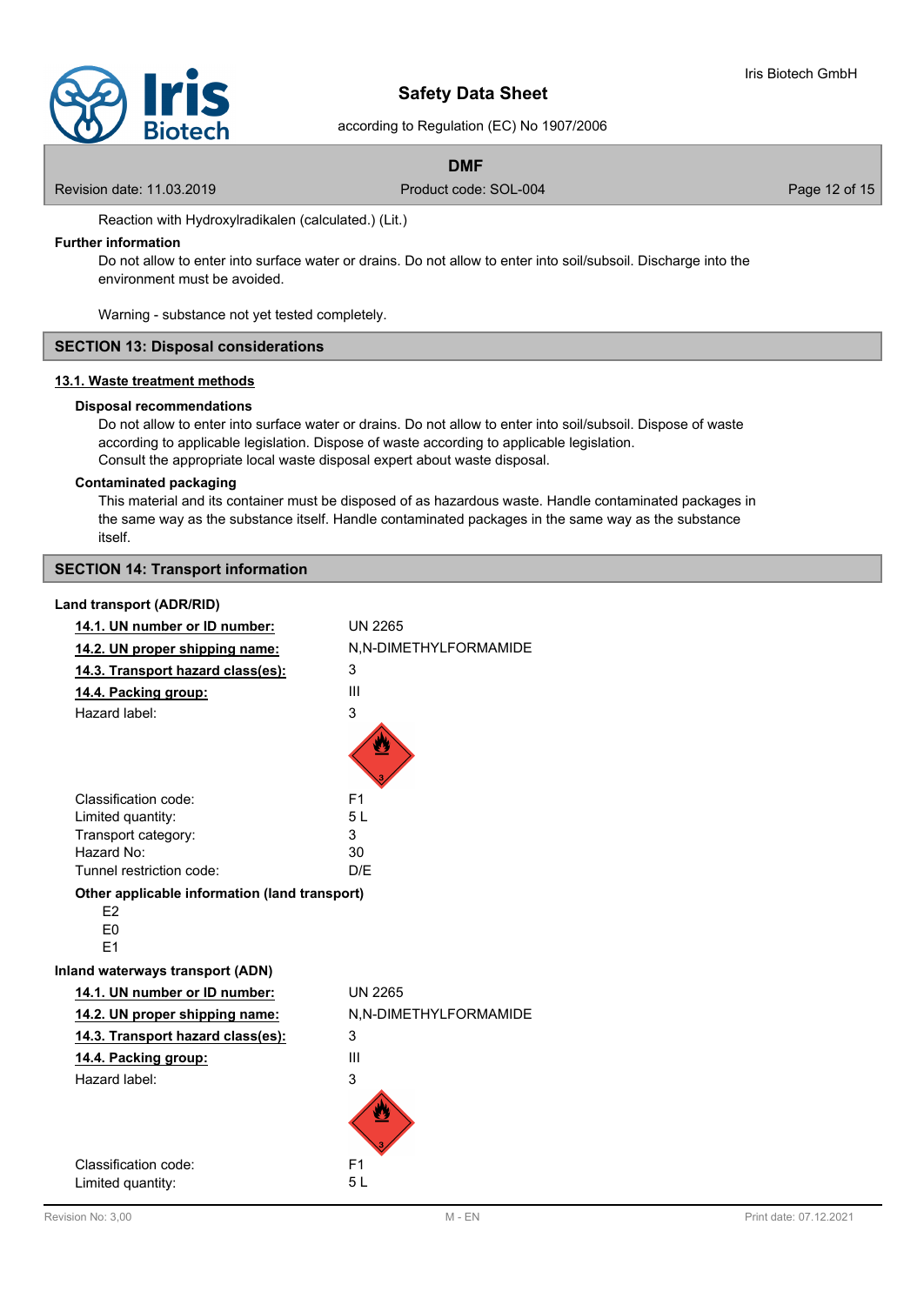

according to Regulation (EC) No 1907/2006

|                                | <b>DIOTECH</b>                                                        | $1000$ and $1000$ and $1000$ and $1000$ and $1000$ and $1000$ and $1000$ and $1000$ and $1000$ and $1000$ and $1000$ and $1000$ and $1000$ and $1000$ and $1000$ and $1000$ and $1000$ and $1000$ and $1000$ and $1000$ and |               |
|--------------------------------|-----------------------------------------------------------------------|-----------------------------------------------------------------------------------------------------------------------------------------------------------------------------------------------------------------------------|---------------|
|                                |                                                                       | <b>DMF</b>                                                                                                                                                                                                                  |               |
|                                | Revision date: 11.03.2019                                             | Product code: SOL-004                                                                                                                                                                                                       | Page 13 of 15 |
|                                | Other applicable information (inland waterways transport)             |                                                                                                                                                                                                                             |               |
| E <sub>2</sub>                 |                                                                       |                                                                                                                                                                                                                             |               |
| E <sub>0</sub><br>E1           |                                                                       |                                                                                                                                                                                                                             |               |
| <b>Marine transport (IMDG)</b> |                                                                       |                                                                                                                                                                                                                             |               |
|                                | 14.1. UN number or ID number:                                         | <b>UN 2265</b>                                                                                                                                                                                                              |               |
|                                | 14.2. UN proper shipping name:                                        | N,N-DIMETHYLFORMAMIDE                                                                                                                                                                                                       |               |
|                                | 14.3. Transport hazard class(es):                                     | 3                                                                                                                                                                                                                           |               |
| 14.4. Packing group:           |                                                                       | $\mathop{\rm III}\nolimits$                                                                                                                                                                                                 |               |
| Hazard label:                  |                                                                       | 3                                                                                                                                                                                                                           |               |
|                                |                                                                       |                                                                                                                                                                                                                             |               |
|                                | <b>Special Provisions:</b>                                            |                                                                                                                                                                                                                             |               |
| Limited quantity:              |                                                                       | 5L                                                                                                                                                                                                                          |               |
| EmS:                           |                                                                       | $F-E$ , S-D                                                                                                                                                                                                                 |               |
| E2<br>E <sub>0</sub><br>E1     | Other applicable information (marine transport)                       |                                                                                                                                                                                                                             |               |
|                                | Air transport (ICAO-TI/IATA-DGR)                                      |                                                                                                                                                                                                                             |               |
|                                | 14.1. UN number or ID number:                                         | <b>UN 2265</b>                                                                                                                                                                                                              |               |
|                                | 14.2. UN proper shipping name:                                        | N,N-DIMETHYLFORMAMIDE                                                                                                                                                                                                       |               |
|                                | 14.3. Transport hazard class(es):                                     | 3                                                                                                                                                                                                                           |               |
|                                | 14.4. Packing group:                                                  | Ш                                                                                                                                                                                                                           |               |
| Hazard label:                  |                                                                       | 3                                                                                                                                                                                                                           |               |
|                                |                                                                       |                                                                                                                                                                                                                             |               |
|                                | Limited quantity Passenger:                                           | 10 L                                                                                                                                                                                                                        |               |
|                                | IATA-packing instructions - Passenger:                                | 355                                                                                                                                                                                                                         |               |
|                                | IATA-max. quantity - Passenger:<br>IATA-packing instructions - Cargo: | 60L<br>366                                                                                                                                                                                                                  |               |
|                                | IATA-max. quantity - Cargo:                                           | 220 L                                                                                                                                                                                                                       |               |
|                                | Other applicable information (air transport)                          |                                                                                                                                                                                                                             |               |
| E <sub>2</sub>                 |                                                                       |                                                                                                                                                                                                                             |               |
| : Y340                         | : Forbidden                                                           |                                                                                                                                                                                                                             |               |
| E1                             |                                                                       |                                                                                                                                                                                                                             |               |
| : Y344                         |                                                                       |                                                                                                                                                                                                                             |               |
|                                | 14.5. Environmental hazards                                           |                                                                                                                                                                                                                             |               |
|                                | ENVIRONMENTALLY HAZARDOUS:                                            | No                                                                                                                                                                                                                          |               |
|                                | 14.6. Special precautions for user                                    |                                                                                                                                                                                                                             |               |
|                                | Warning: Combustible liquid.                                          |                                                                                                                                                                                                                             |               |
|                                | 14.7. Maritime transport in bulk according to IMO instruments         |                                                                                                                                                                                                                             |               |
|                                | not applicable                                                        |                                                                                                                                                                                                                             |               |

# **SECTION 15: Regulatory information**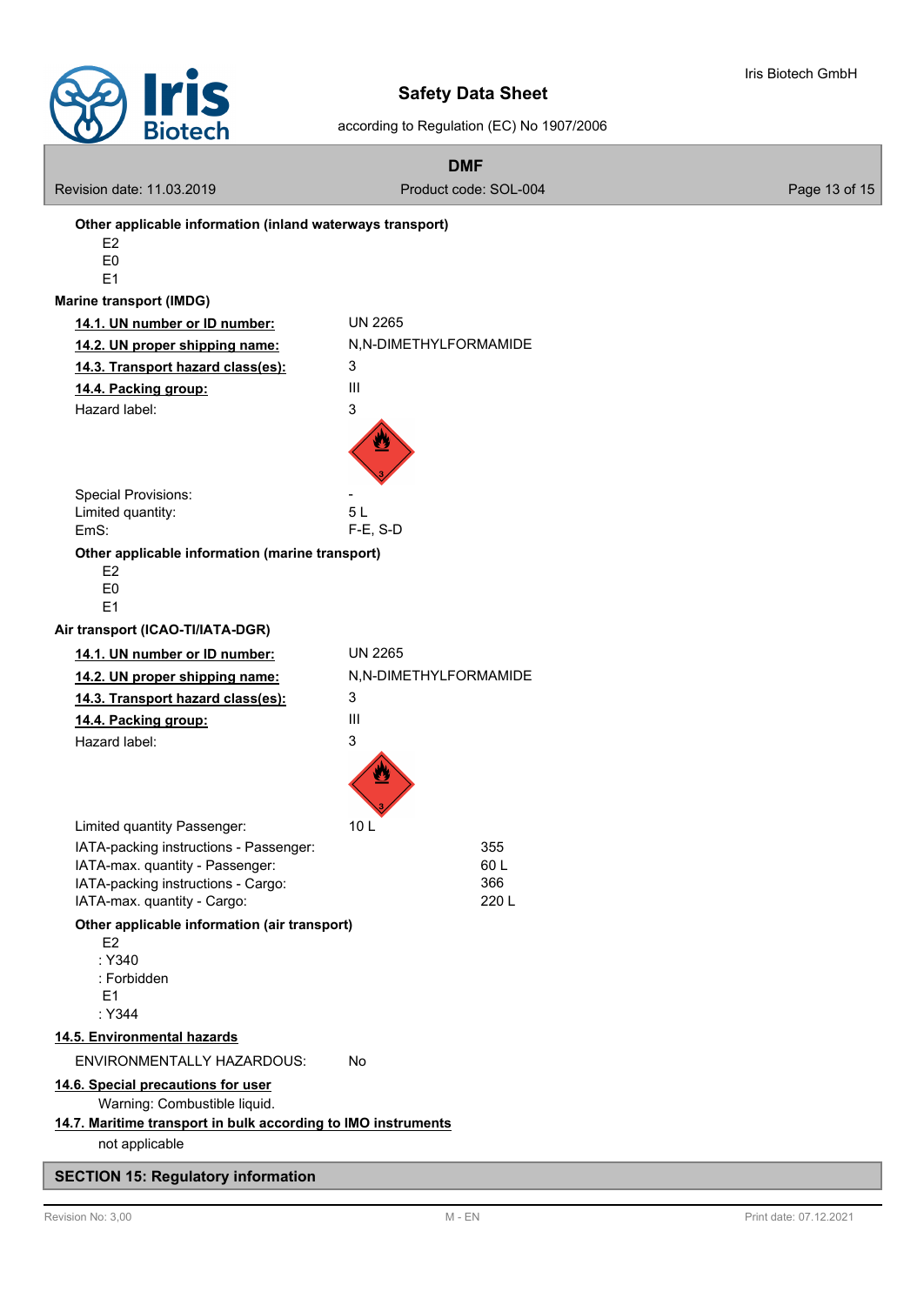

according to Regulation (EC) No 1907/2006

**DMF**

Revision date: 11.03.2019 **Product code: SOL-004** Product code: SOL-004 Page 14 of 15

# **15.1. Safety, health and environmental regulations/legislation specific for the substance or mixture EU regulatory information** Authorisations (REACH, annex XIV): This substance has been listed as SVHC (substance of very high concern) in the Candidate List according to Article 59 of REACH. Restrictions on use (REACH, annex XVII): Entry 3, Entry 30, Entry 40 2010/75/EU (VOC): 100 % (950 g/l) 2004/42/EC (VOC): 100 % (950 g/l) Information according to 2012/18/EU (SEVESO III): H2 ACUTE TOXIC Additional information: P5c **Additional information** Safety Data Sheet according to Regulation (EC) No. 1907/2006 (REACH) **National regulatory information** Observe restrictions to employment for juveniles according to the 'juvenile work protection guideline' (94/33/EC). Observe employment restrictions under the Maternity Protection Directive (92/85/EEC) for expectant or nursing mothers. Employment restrictions: Water hazard class (D): 2 - obviously hazardous to water Skin resorption/Sensitization: Permeates easily through outer skin and causes poisoning. **Additional information** for professional use only

# **15.2. Chemical safety assessment**

For this substance a chemical safety assessment has not been carried out.

#### **SECTION 16: Other information**

#### **Abbreviations and acronyms**

ADR: Accord européen sur le transport des marchandises dangereuses par Route (European Agreement concerning the International Carriage of Dangerous Goods by Road) IMDG: International Maritime Code for Dangerous Goods IATA: International Air Transport Association GHS: Globally Harmonized System of Classification and Labelling of Chemicals EINECS: European Inventory of Existing Commercial Chemical Substances ELINCS: European List of Notified Chemical Substances CAS: Chemical Abstracts Service LC50: Lethal concentration, 50% LD50: Lethal dose, 50% **Relevant H and EUH statements (number and full text)**

# H226 Flammable liquid and vapour. H312 Harmful in contact with skin. H312+H332 Harmful in contact with skin or if inhaled. H319 Causes serious eye irritation. H332 Harmful if inhaled.

# H360D May damage the unborn child.

# **Further Information**

The information is based on the present level of our knowledge. It does not, however, give assurance of product properties and establishes no contract legal rights. The receiver of our product is singularly responsible for adhering to existing laws and regulations. Warning - substance not yet tested completely.